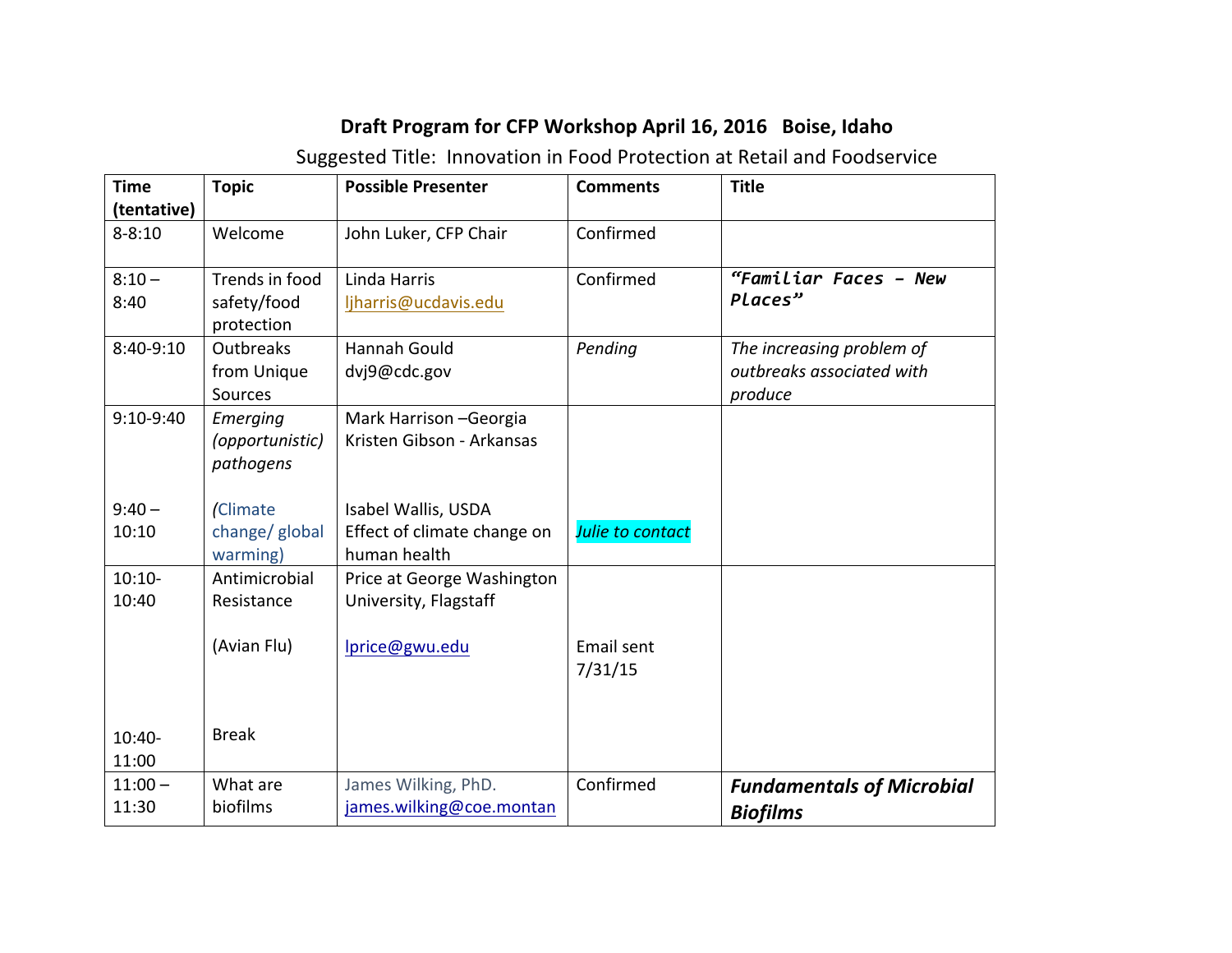|          |             | a.edu               |           |                                |
|----------|-------------|---------------------|-----------|--------------------------------|
|          |             |                     |           |                                |
| $11:30-$ | Biofilms in | <b>Haley Oliver</b> | Confirmed | Biofilms in retail environment |
| 12:00    | retail      | hfoliver@purdue.edu |           |                                |
|          | environment |                     |           |                                |

| $12:00 -$   | Lunch          | On Your Own                 |                        |  |
|-------------|----------------|-----------------------------|------------------------|--|
| 1:00        |                |                             |                        |  |
| $1:00-1:30$ | Innovative     | Kevin Lorcheim - sales and  | <b>Emailed</b> 7/31/15 |  |
|             | food           | marketing - need            |                        |  |
|             | processing     | microbiologist              |                        |  |
|             | techniques     | kevinlorcheim@clordisys.co  |                        |  |
|             |                | m                           |                        |  |
|             |                |                             |                        |  |
|             |                |                             |                        |  |
|             |                | Accela - Software for local | Mary Cartagena         |  |
|             |                | health depts.               |                        |  |
|             |                |                             |                        |  |
|             |                |                             |                        |  |
|             |                | Maybe Unique Device         |                        |  |
|             |                | Identification (UDI)        |                        |  |
| 1:30-2:00   | Nanoscience-   |                             |                        |  |
|             | approaches for | http://ift.planion.c        | Jay will contact       |  |
|             | micro testing  | om/Web.User/SesDet?A        | Hilary Thesmar -       |  |
|             |                | CCOUNT=IFT&CONF=IFT1        | <b>FMI</b>             |  |
|             | Nanoscience -  | 5&CKEY=&SCHEDID=1290        |                        |  |
|             | Packaging      | 8&ssoOverride=OFF&ME        | <b>Emailed 7/31/15</b> |  |
|             |                | NUFOCUS=SEARCHSESSIO        |                        |  |
|             |                | <b>NS</b>                   |                        |  |
|             |                |                             |                        |  |